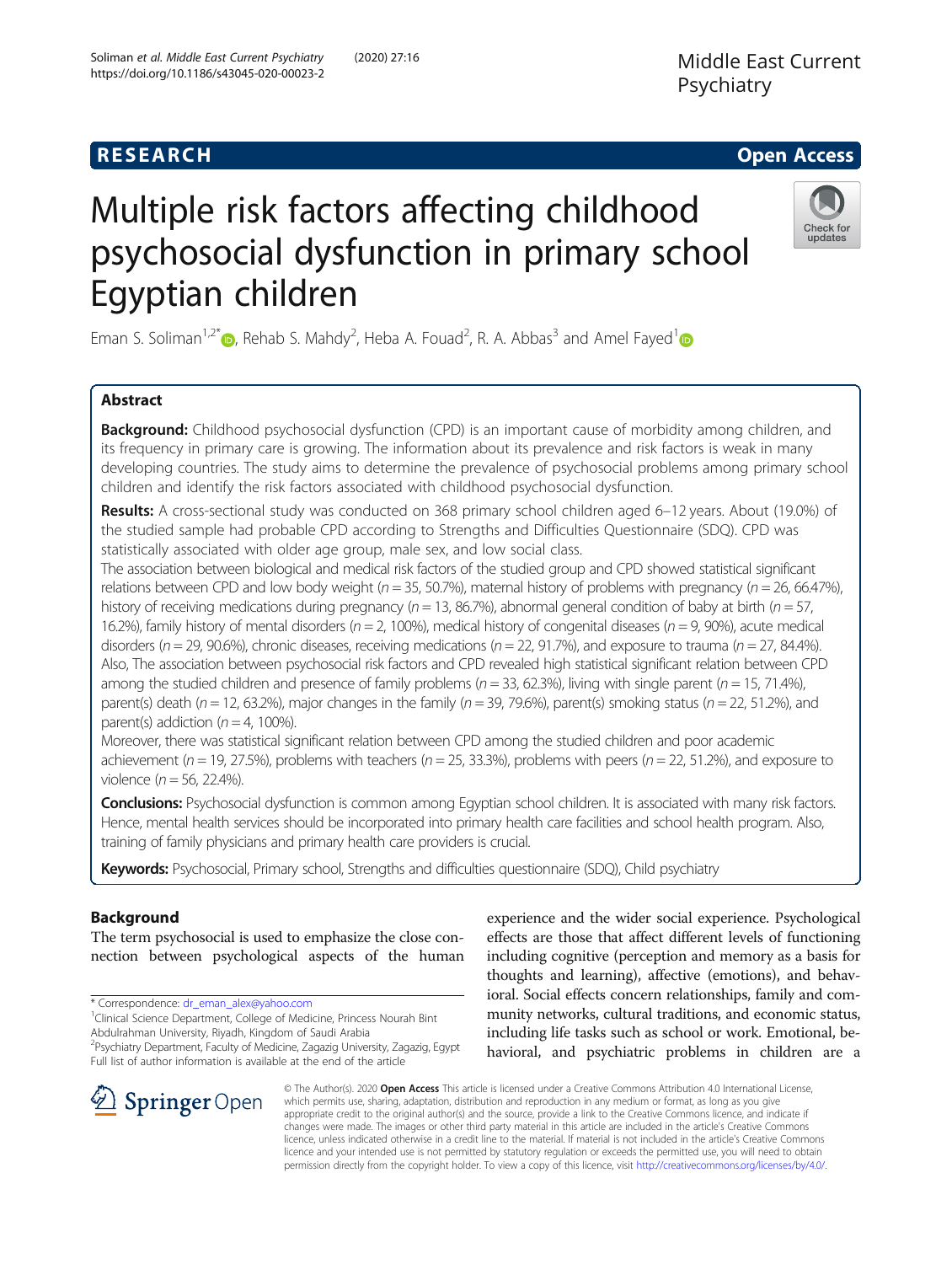substantial public health problem in developing countries despite being less extensively studied and monitored than causes of physical mortality and morbidity such as infection, nutrition, and injury [\[1\]](#page-7-0).

Childhood psychosocial dysfunction (CPD), such as aggressive behavior, fear, and anxiety, is common in children and may lead to restrictions in daily functioning. According to population-based studies, 20% of children have some degree of psychosocial problems [\[2](#page-7-0)].

CPD in children represents a considerable expense to society and is an important reason for using health care. Moreover, these problems can have a large effect on a child's future life that the earlier child behavioral problems commence, the greater the risk that they will become worse and persist in adulthood [\[3](#page-7-0)].

Epidemiological information about prevalence of child mental health problems is essential to inform policy and public health practice. This information is weak in many developing countries and those in developmental transition. There have been few such studies in Arab countries and none in Egypt [[4\]](#page-7-0).

CPD is among the most prevalent chronic health conditions of childhood and often has serious negative consequences for a child's academic achievement and social development [\[5\]](#page-7-0). This range of disorders may be caused by a number of factors such as parenting style which is inconsistent or contradictory, family or marital problems, child abuse or neglect, injury or chronic illness, and separation [\[6\]](#page-7-0).

Childhood is a developmental stage in which the importance of reciprocal emotional bonding between a child and his/her caregivers, for healthy physical, psychological, and social development, has been known for centuries [[7\]](#page-7-0).

Several studies reported different estimates for the prevalence of CPD among children that ranged from 19.0 to 34.7% [[4](#page-7-0), [8](#page-7-0)–[10\]](#page-7-0). Prevalence rates vary with age, methods used, and sample [\[10\]](#page-7-0). It is crucial to notice the substantial discrepancy between the prevalence rates and the number of CPD being treated. One of the causes may be the stigma as-sociated with mental health care [[11\]](#page-7-0) or limited access to care [\[12](#page-7-0)]. Another explanation might be that CPD in the community is often not recognized or diagnosed [\[13](#page-7-0)].

The CPD is often multi-factorial and the way in which they are expressed may be influenced by a range of factors including developmental stage, temperament, coping and adaptive abilities of family, and the nature and the duration of stress. In general, chronic stressors are more difficult to deal with than isolated stressful events [[14\]](#page-7-0).

Community pediatric services, like those in the USA and the Netherlands, offering routine health care services to the population as a whole, are in a unique position to detect children with psychosocial problems. In the Netherlands, this early detection is an explicitly formulated task of the existing Preventive Child Healthcare (PCH). This health examination includes both physical and mental health. When problems are detected, children are referred to the family doctor or specialized care [[9](#page-7-0)]. Primary Health Care (PHC) reaches about 95% of all children. Without reliable and valid questionnaires, many children with mental health problems are likely to be missed [\[10\]](#page-7-0).

Only a minority of children with such problems is treated for these problems. It was found that only 13% of children with behavioral or emotional problems were referred to mental health care [[15\]](#page-7-0). Reliable and valid questionnaires can improve early detection of such problems and the following treatment will improve their prognosis significantly and substantively [\[16](#page-7-0)]. The present study aimed at (1) determining the prevalence of CPD among a sample of primary school children in Egypt and (2) identifying risk factors associated with childhood psychosocial dysfunction (CPD).

## **Methods**

## Study design and setting

Proposal acceptance was obtained from the Institutional Review Board (IRB) of Faculty of Medicine, Zagazig University. Formal permission was taken from an educational administration in ministry of education. Parents and teachers were asked to sign an informed consent after explaining the purpose of the study and assuring them regarding data confidentiality.

A pilot study was conducted on 20 parents and 5 teachers of the studied primary school children from the two randomly selected primary schools in order to test the questionnaire, the logistic problems of the field work, and to form a general idea about the prevalence and risk factors of CPD among the studied sample. Parents and teachers who were included in the pilot study were not included in the main survey.

A cross-sectional study was conducted on 368 primary school children aged 6–12 years in two randomly selected primary public schools in Nile delta region, Sharqiyah Governorate, Egypt. One in a rural area (Abo Nemer School) and the other in an urban area (El Loghat School) throughout the period from September 1, 2013 to the end of December 2013. A simple random sample was taken from the registered children attending both schools aged 6–12 years old. Children whose parents could not be interviewed and children with special needs were excluded. For each recruited child, a parent(s) and teacher were asked to complete a structured questionnaire with socio-demographic data, biological and medical risk factors, CPD risk factors, and Strengths and Difficulties Questionnaire (SDQ).

Also, body mass index (BMI) was estimated for each studied child.

Socio-demographic characteristics: child characteristic (age, sex, number of children in the family and birth order, residence, educational background of parents,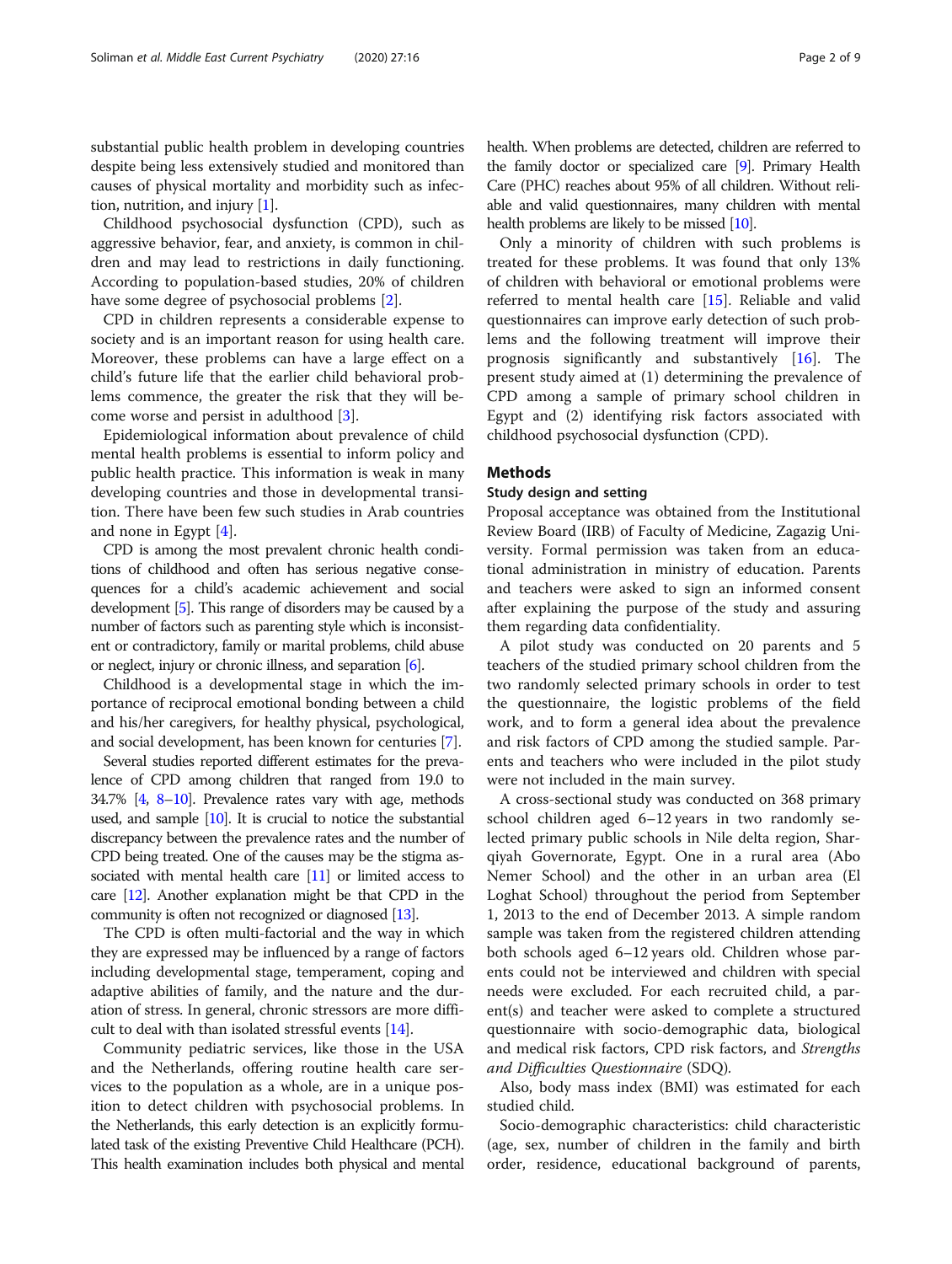parents' occupation, family size, family income, and socioeconomic status). Scoring of socioeconomic status (SES) for health research in EGYPT, this scale includes 7 domains with a total score of 84 [[17\]](#page-7-0).

- 1. Education and cultural domain (score 30)
- 2. Occupation domain (score 10)
- 3. Family domain (score 10)
- 4. Family possessions domain (score 12)
- 5. Home sanitation domain (score 12)
- 6. Economic domain (score 5)
- 7. Health care domain (score 5)

Grading of (SES):

Very low (0–21) Low (22–42) Middle (43–63) High (above 63 score)

## Tools

- i. Biological and medical risk factors questionnaire: it contains questions for mothers about any problems in pregnancy, history of taking medications during pregnancy, and general condition of baby at birth. Also, questions for child in form of any family history of mental disorders, medical history of congenital diseases, history of acute or chronic diseases, taking recent medication and past history of accident, and burn and trauma.
- ii. Childhood psychosocial dysfunction risk factors questionnaire: it contains questions in form of any family problems, is the child living with his/her parents or a single parent, parent's death, major changes in the family, smoking and drug abuser of any parents, child academic achievement, problems with teachers and peers, exposure to violence, living near pollution, and using computer and television for a long time.
- iii. The Arabic version of the extended strengths and difficulties questionnaire SDQ [\[18\]](#page-7-0):

This is a brief behavioral questionnaire that includes 25 core items. The 25 items generate five scales: emotional symptoms, conduct problems, hyperactivity/inattention, peer relationship problems, and pro-social behavior. Each of these scales is scored from 0 to 10 and can be classed as "normal," "borderline," or "abnormal" depending on how the score compares with population standards based on original validation work in the UK. All but the last scale is summed to generate a total difficulties score ranging from 0 to 40 [[19](#page-7-0)]. A standardized computer algorithm to predict child psychiatric disorders has been developed, which

uses information on symptoms and impact from all the available informants (in this case, both parents and teachers) for any individual child. This distinguishes between three groups of disorders, namely conductoppositional disorders, hyperactivity-inattention disorders, and anxiety-depressive disorders. Each is predicted to be "unlikely", "possible," or "probable." Predictions of the three groups are combined to generate an overall prediction of the presence or absence of any psychiatric disorders [\[20](#page-7-0)]. There was a very good agreement between parents and teachers regarding grading of SDQ into three categories (diagnosed, borderline, and undiagnosed) Kappa = 0.95, 95%, confidence interval (CI) (0.88–1.00). There was one case of disagreement which was interviewed by a researcher and found to belong to diagnosed category.

# iv. BMI estimation

Weight in kg and height in meter for each child were measured and calculated by WHO formula; a person's weight in kilograms divided by the square of the person's height in meters (kg/m2) [\[21](#page-7-0)]. After BMI is calculated for children and teens, it is expressed as a percentile. The WHO growth reference for age 5–19 was used to categorize groups into underweight, normal, overweight, and obese [[22](#page-7-0)] (Table 1).

## Data analysis

The collected data was analyzed by the SPSS version PASW Statistics for Windows, Version 20.0. Chicago: SPSS Inc. Comparison between categorical variables was done using chi squared and Fisher exact tests. The result was considered statistically significant if  $P$  value < 0.05.

# Results

Table [2](#page-3-0) is showing socio-demographic characteristics of the studied Group. The age of the studied children ranged from 6 to 12 years with a mean of  $(8.48 \pm 1.76)$ . The majority of them aged between  $(6 - < 9)$  years (53.0%). Females represented slightly more than half of the studied group (60.3%). Nearly half of the studied samples were from an urban area (57.1%) and had middle rank (47.3%). The majority of studied sample was of middle socioeconomic level (55.4%), while those from high socioeconomic level represented only (15.5%).

|  | Table 1 Weight status category and percentile range |
|--|-----------------------------------------------------|
|--|-----------------------------------------------------|

| Weight status category      | Percentile range                                   |
|-----------------------------|----------------------------------------------------|
| Underweight                 | Less than the 5th percentile                       |
| Normal or healthy<br>weight | 5th percentile to less than the 85th<br>percentile |
| Overweight                  | 85th to less than the 95th percentile              |
| Obese                       | Equal to or greater than the 95th percentile       |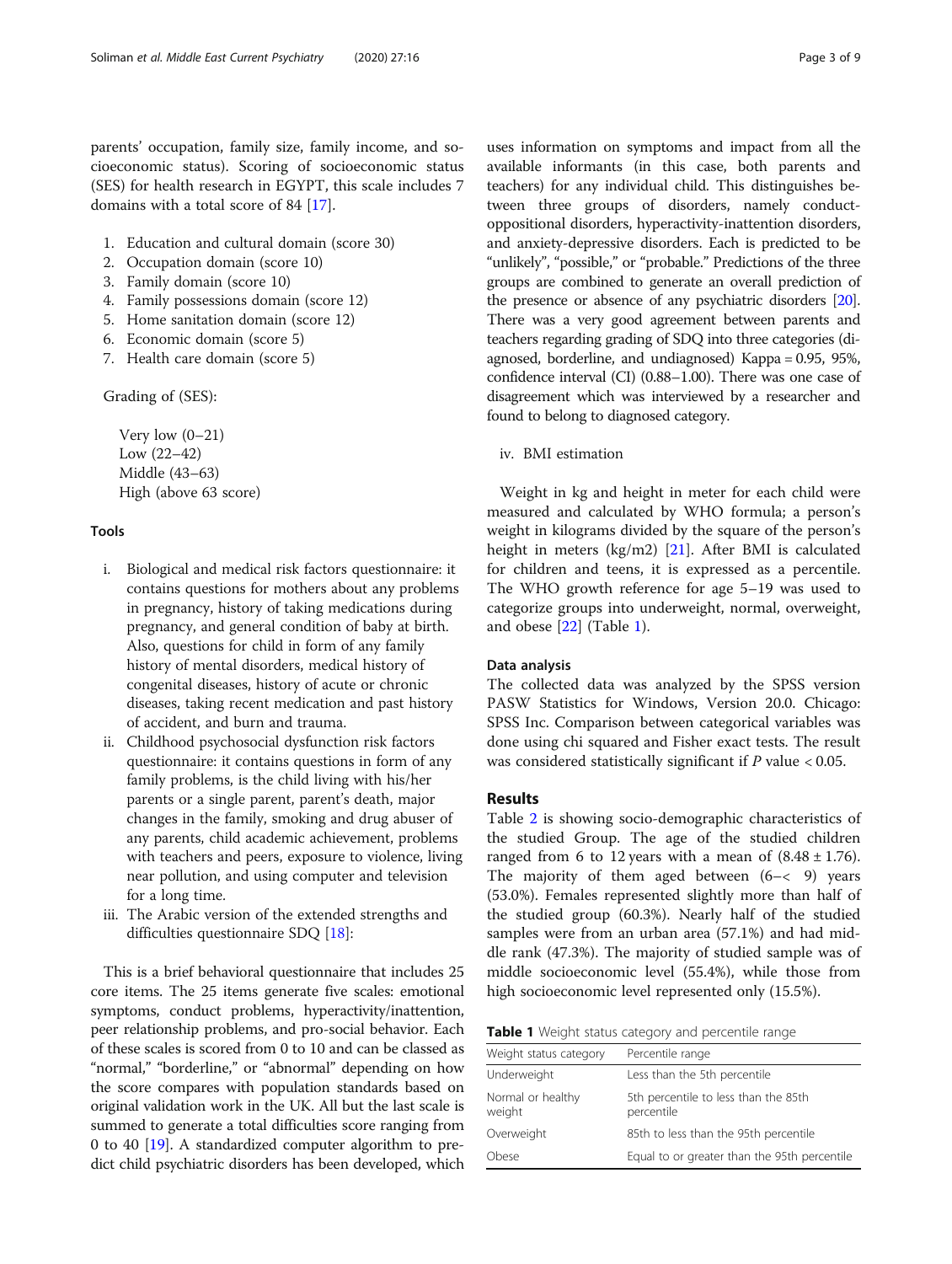<span id="page-3-0"></span>Table 2 Socio-demographic characteristics of the studied group

| Socio-demographic characteristics |          | The studied group ( $N = 368$ )<br>Mean $\pm$ SD (range) |      |  |  |
|-----------------------------------|----------|----------------------------------------------------------|------|--|--|
|                                   |          |                                                          |      |  |  |
| Age (years)                       |          | $8.48 \pm 1.76(6 - 12)$                                  |      |  |  |
|                                   |          | Ν                                                        | %    |  |  |
| Age                               | $6 - 9$  | 195                                                      | 53.0 |  |  |
|                                   | $9 - 12$ | 173                                                      | 47.0 |  |  |
| No. of brother and sisters        | $\leq$ 2 | 234                                                      | 63.6 |  |  |
|                                   | >2       | 134                                                      | 36.4 |  |  |
| Sex                               | Male     | 146                                                      | 39.7 |  |  |
|                                   | Female   | 222                                                      | 60.3 |  |  |
| Residence                         | Urban    | 210                                                      | 57.1 |  |  |
|                                   | Rural    | 158                                                      | 42.9 |  |  |
| Child order                       | First    | 117                                                      | 31.8 |  |  |
|                                   | Middle   | 174                                                      | 47.3 |  |  |
|                                   | Last     | 77                                                       | 20.9 |  |  |
| Socioeconomic status level        | Very low | 6                                                        | 1.6  |  |  |
|                                   | Low      | 101                                                      | 27.4 |  |  |
|                                   | Middle   | 204                                                      | 55.4 |  |  |
|                                   | High     | 57                                                       | 15.5 |  |  |

Table 3 displays the distribution of the studied children according to SDQ as reported by parents and teachers.

Table [4](#page-4-0) represents the association between sociodemographic characteristics of the studied children and CPD. CPD was statistically associated with older age group  $(P =$ 0.03), male sex ( $P = 0.012$ ), and low social class ( $P = 0.001$ ). On the other hand, there was no statistical significant relation between psychosocial dysfunction and number of sisters and brothers, residence, and child order  $(P > 0.05)$ .

Table [5](#page-5-0) reveals the association between biological and medical risk factors of the studied group and CPD. There were statistical significant relations between CPD of the studied children and low body weight ( $n = 35$ , 50.7%) ( $P = 0.001$ ), maternal history of problems with pregnancy ( $n = 26, 66.47\%$ ) ( $P = 0.001$ ), history of receiving medications during pregnancy ( $n = 13$ , 86.7%) ( $P =$ 0.001), abnormal general condition of baby at birth  $(n =$ 57, 16.2%) ( $P = 0.001$ ), and family history of mental disorders ( $n = 2$ , 100%) ( $P < 0.04$ ). There were also statistical

Table 3 Parents and teachers assessment of CPD among the studied children according to Strengths and Difficulties Questionnaire (SDQ)

|                             |                            | Parents Teachers Test p<br>(No children = 368) $\chi^2$ |               |  |  |                             |  |
|-----------------------------|----------------------------|---------------------------------------------------------|---------------|--|--|-----------------------------|--|
|                             |                            |                                                         |               |  |  |                             |  |
|                             |                            |                                                         | No. % No. %   |  |  |                             |  |
| Psychosocial dysfunction No |                            |                                                         |               |  |  | 298 81.0 299 81.3 0.03 0.99 |  |
|                             | Borderline 49 13.3 49 13.3 |                                                         |               |  |  |                             |  |
|                             | Yes                        |                                                         | 21 5.7 20 5.4 |  |  |                             |  |
|                             |                            |                                                         |               |  |  |                             |  |

significant relations between psychosocial dysfunction and medical history of congenital diseases  $(n = 9, 90\%)$  $(P = 0.001)$ , acute medical disorders  $(n = 29, 90.6\%)$  (P = 0.001), chronic diseases, and receiving medications ( $n =$ 22, 91.7%) ( $P = 0.001$ ). There was high statistically significant relation between psychosocial dysfunction among the studied sample and exposure to trauma  $(n = 27, 84.4\%)$  $(P = 0.001)$ . On the other hand, there was low degree of statistically significant relation between CPD among the studied group and history of accidents and burn  $(P > 0.05)$ .

Table [6](#page-6-0) shows the association between psychosocial risk factors and CPD. There was high statistical significant relation between CPD among the studied children and presence of family problems ( $n = 33, 62.3\%$ ) ( $P = 0.001$ ), living with single parent  $(n = 15, 71.4%)$   $(P = 0.001)$ , parent(s) death ( $n = 12, 63.2%$ ) ( $P = 0.001$ ), major changes in the family ( $n = 39, 79.6\%$ ), parent(s) smoking status ( $n = 22$ , 51.2%), and parent(s) addiction  $(n = 4, 100\%)$   $(P = 0.001)$ . There was statistical significant relation between psychosocial dysfunction among the studied children and poor academic achievement ( $n = 19, 27.5\%$ ) ( $P = 0.04$ ), problems with teachers  $(n = 25, 33.3%)$   $(P = 0.001)$ , problems with peers ( $n = 22, 51.2\%$ ) ( $P = 0.001$ ), and exposure to violence  $(n = 56, 22.4\%)$  ( $P = 0.02$ ). On the other hand, there was no statistical significant relation between psychosocial dysfunction among the studied children and living nearby a source of pollution ( $P = 0.29$ ).

#### **Discussion**

In the present study, the age of the studied children ranged from 6 to 12 years. The selection of this age group is important because this period of life is crucial for healthy physical, emotional, and social development and acquisition of effective coping skills [\[23\]](#page-7-0).

The results of the present study showed that 19.0% and 18.7% of the studied sample of children as reported by parents and teachers, respectively, had probable CPD, according to SDQ. Similar findings were revealed in US children surveillance, where a total of 13–20% of the studied children experienced a mental disorder [\[24](#page-7-0)]. Moreover, other studies had shown that between 13% and 18% of preschool children suffer from some sort of psychopathology [\[25\]](#page-7-0).

However, in an Egyptian study of emotional and behavioral disorders among children aged 6 to 12 years old in Minia using SDQ, the prevalence was higher than that of our present study (34.7% and 20.6% as reported by teachers and parents, respectively) [\[4](#page-7-0)]. A high prevalence of CPD (34.5%) was found also in Pakistan and Bangladesh [\[26](#page-7-0), [27\]](#page-8-0). It is possible that this pattern of high prevalence of problem symptoms is a specific feature of developing countries during the period of transition [[4\]](#page-7-0).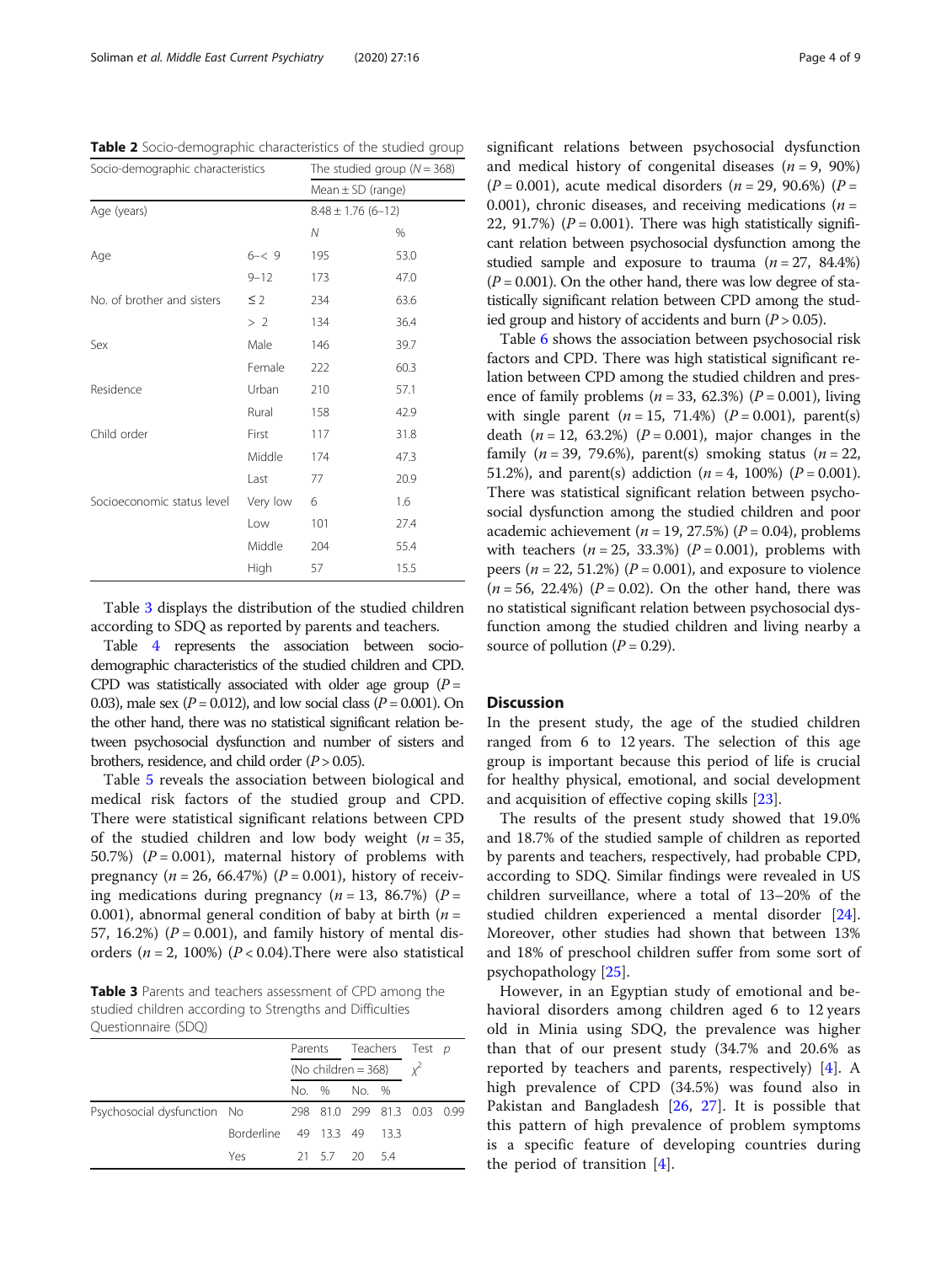<span id="page-4-0"></span>Table 4 Association between socio-demographic characteristics of the studied children and CPD

| Socio-demographic characteristics |          | Psychosocial dysfunction |      |                |      | Test        | р                    |
|-----------------------------------|----------|--------------------------|------|----------------|------|-------------|----------------------|
|                                   |          | Yes $(N = 70)$           |      | No $(N = 298)$ |      | $\chi^{2a}$ |                      |
|                                   |          | No.                      | %    | No.            | $\%$ |             |                      |
| Age                               | $6 - 9$  | 29                       | 14.9 | 166            | 85.1 | 4.64        | $0.03^{\circ}$       |
|                                   | $9 - 12$ | 41                       | 23.7 | 132            | 76.3 |             |                      |
| Number of sisters and brothers    | $\leq$ 2 | 46                       | 19.7 | 188            | 80.3 | 0.17        | 0.68                 |
|                                   | >2       | 24                       | 17.9 | 110            | 82.1 |             |                      |
| Sex                               | Male     | 37                       | 25.3 | 109            | 74.7 | 6.28        | $0.012$ <sup>a</sup> |
|                                   | Female   | 33                       | 14.9 | 189            | 85.1 |             |                      |
| Residence                         | Urban    | 37                       | 17.6 | 173            | 82.4 | 0.62        | 0.43                 |
|                                   | Rural    | 33                       | 20.9 | 125            | 79.1 |             |                      |
| Child order                       | First    | 23                       | 19.7 | 94             | 80.3 | 3.83        | 0.15                 |
|                                   | Middle   | 27                       | 15.5 | 147            | 84.5 |             |                      |
|                                   | Last     | 20                       | 26.0 | 57             | 74.0 |             |                      |
| Social class                      | Very low | 5                        | 8.3  | 1              | 81.7 | 23.8        | $0.001$ <sup>a</sup> |
|                                   | Low      | 27                       | 26.7 | 74             | 73.3 |             |                      |
|                                   | Middle   | 28                       | 13.7 | 176            | 86.3 |             |                      |
|                                   | High     | 10                       | 17.5 | 47             | 82.5 |             |                      |

 ${}^{\text{a}}\chi^2$  or exact test as appropriate

Our results revealed there was no statistically significant difference between parents and teachers regarding the diagnostic result of SDQ. Alternatively, other studies revealed higher frequency of CPD using SDQ reported by teachers than that reported by parents (11.1% vs 8.7% in UK and 34.7% vs 20.6% in Egypt) [[4,](#page-7-0) [28\]](#page-8-0). This result may be due to the fact that high rates of externalizing problem behaviors are usually reported by teachers among their students and this might account for the greater problem rates [\[4](#page-7-0)]. On the other hand, some parental expectations are of stricter self-control among younger children, leading to higher rates of perceived (but perhaps nonpathological) problems [[4\]](#page-7-0). So, many researchers stressed on the importance of collecting information from the two informants (parents and teachers) [\[26\]](#page-7-0).

In the present study, CPD was statistically associated with older age group (children aged 9–12 years old). This result agrees with that of other studies, where mental disorders in childhood were found to increase with age [\[24\]](#page-7-0).

Research results show that a higher percentage of males (25.3%) was diagnosed by SDQ to have CPD compared to a lower percentage of females (14.9%). This result agrees with that of another Egyptian study that was conducted in Minia where 22.0% of the studied males were diagnosed to have CPD compared to a lower percentage of females (19.2%) [\[4](#page-7-0)].

Moreover, our result agrees with that of another study, where a person's socioeconomic class was found to outline the psychosocial, environmental, behavioral, and biomedical risk factors that are associated with mental health

[[29](#page-8-0)]. Also, in another study, mental illness and poverty were considered to interact in a negative cycle [\[30](#page-8-0)].

Also, there were statistical significant relations between CPD of the studied children and their body mass index (BMI), maternal history of problems with pregnancy, history of receiving medications during pregnancy, abnormal general condition of baby at birth, and family history of mental disorders  $(P < 0.05)$ . A significantly higher percentage of children's mothers with CPD (66.7%) had experienced problems during pregnancy compared to (13.4%) with no history of problems during pregnancy. Similarly, another study suggested increased rates of schizophrenia in offspring for women suffered from problems during pregnancy [\[22](#page-7-0)].

Moreover, many of the putative prenatal risks such as maternal smoking, stress, and diseases in pregnancy are ones that tend to be associated with postnatal risks including offspring psychiatric disorders. However, as mothers transmit genes to their offspring, there is a possibility that the associations arise through mothers and offspring sharing some of their genome rather than because of a true prenatal risk effect [[31\]](#page-8-0). Swanson & Wadhwa [\[32](#page-8-0)] reported that exposure to early adversity during a sensitive period of development is thought to lead to structural, physiological, and metabolic changes in the fetus that do not cause recognizable defects but increase susceptibility to later disease. Also, malnutrition, low birth weight, and certain micronutrient deficiencies (such as iodine deficiency) significantly increased the risk to brain development, as do risky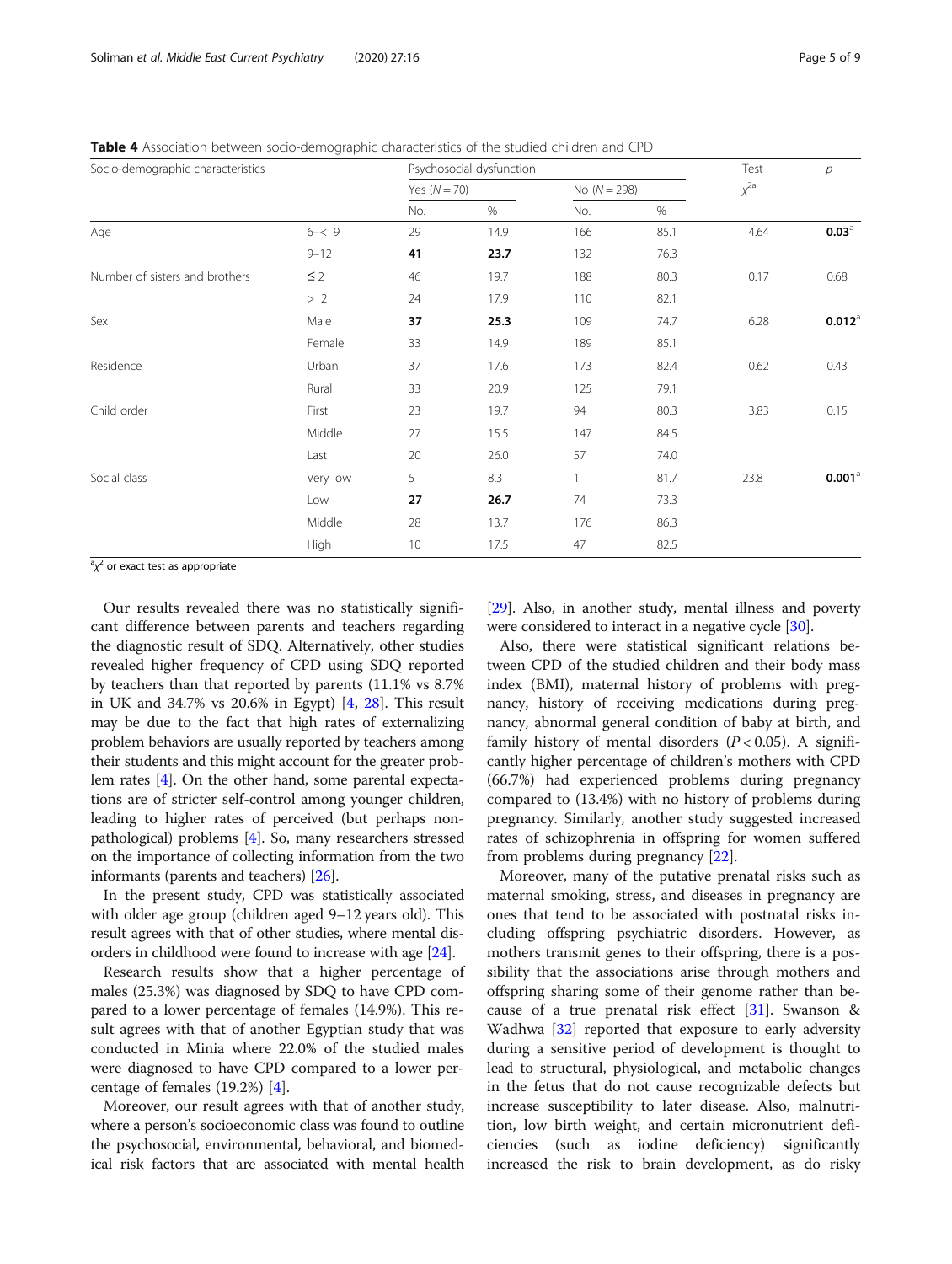| Biological and medical risk factors |             | Psychosocial dysfunction |       |                |      | $\overline{p}$       |
|-------------------------------------|-------------|--------------------------|-------|----------------|------|----------------------|
|                                     |             | Yes $(N = 70)$           |       | No $(N = 298)$ |      |                      |
|                                     |             | No                       | $\%$  | No             | $\%$ |                      |
| BMI of the child                    | Underweight | 35                       | 50.7  | 34             | 49.3 | $0.001$ <sup>a</sup> |
|                                     | Normal      | 19                       | 8.6   | 201            | 91.4 |                      |
|                                     | Overweight  | 9                        | 17.0  | 44             | 83.0 |                      |
|                                     | Obese       | $\overline{7}$           | 27.0  | 19             | 73.0 |                      |
| Problems during pregnancy           | Yes         | 26                       | 66.47 | 13             | 33.3 | $0.001$ <sup>a</sup> |
|                                     | No          | 44                       | 13.4  | 285            | 86.6 |                      |
| History of acute medical disorders  | Yes         | 29                       | 90.6  | 3              | 9.4  | $0.001$ <sup>a</sup> |
|                                     | No          | 41                       | 12.2  | 295            | 78.8 |                      |
| Taking medications                  | Yes         | 26                       | 92.9  | $\overline{2}$ | 7.1  | $0.001$ <sup>a</sup> |
|                                     | <b>No</b>   | 44                       | 13.0  | 296            | 87.0 |                      |
| Exposure to trauma                  | Yes         | 27                       | 84.4  | 5              | 15.6 | $0.001$ <sup>a</sup> |
|                                     | No          | 43                       | 12.8  | 293            | 87.2 |                      |
| Taking medications during pregnancy | Yes         | 13                       | 86.7  | $\overline{2}$ | 13.3 | $0.001$ <sup>a</sup> |
|                                     | $\rm No$    | 57                       | 16.0  | 296            | 84.0 |                      |
| General condition of baby at birth  | Normal      | 57                       | 16.2  | 294            | 83.8 | $0.001$ <sup>a</sup> |
|                                     | Abnormal    | 13                       | 76.5  | 4              | 23.5 |                      |
| Family history of mental disorders  | Yes         | $\overline{2}$           | 100.0 | $\mathbf{0}$   | 0.0  | 0.04                 |
|                                     | No          | 68                       | 18.6  | 298            | 81.4 |                      |
| History of congenital diseases      | Yes         | 9                        | 90.0  | $\mathbf{1}$   | 10.0 | $0.001$ <sup>a</sup> |
|                                     | No          | 61                       | 17.0  | 29             | 83.0 |                      |
| History of chronic diseases         | Yes         | 22                       | 91.7  | $\overline{2}$ | 8.3  | $0.001$ <sup>a</sup> |
|                                     | No          | 48                       | 14.0  | 296            | 86.2 |                      |
| Exposure to accidents               | Yes         | $\overline{7}$           | 32    | 15             | 68   | 0.10                 |
|                                     | No          | 63                       | 18.2  | 283            | 81.8 |                      |
| Exposure to burn                    | Yes         | $\overline{2}$           | 66.7  | $\mathbf{1}$   | 33.3 | $0.09$ <sup>a</sup>  |
|                                     | No          | 68                       | 18.6  | 297            | 81.4 |                      |

<span id="page-5-0"></span>Table 5 Association between biological and medical risk factors of the studied group and CPD

 ${}^{\text{a}}\chi^2$  or exact test as appropriate

health behaviors in pregnancy, especially the use of tobacco and drugs [[33,](#page-8-0) [34\]](#page-8-0).

Moreover, another study found a significant relation between BMI and CPD among young children which become a risk factor to eating disorder [\[14](#page-7-0)]. An increased risk of psychosocial distress such as negative selfperception, social, or behavior problems was found among a subset of obese children and adolescents [\[35\]](#page-8-0).

In the present study, there were significant relations between CPD of the studied children and history of congenital diseases, acute medical disorders, chronic diseases, and receiving medications. Similarly, several surveys have found that chronically ill children are at greater risk for developing behavioral or emotional problems than healthy children, although such effects have not been found for all categories of chronic diseases [[36\]](#page-8-0). The increasing understanding of brain plasticity (neuroplasticity) raises questions of whether infections or toxins trigger a change in the brain chemistry, which can develop into a mental disorder [[37](#page-8-0)].

In the current study, there was high statistically significant relation between CPD among the studied sample of children and past history of trauma (psychic or physical). Similarly, several studies proved that exposure to trauma (psychic or physical) that is associated with marked effect on body or feelings was associated with increased risk of CPD in the children [\[36\]](#page-8-0).

Added results, there was high statistically significant relation between CPD among the studied children and family problems, living with single parent, parent(s) death, major changes in the family, and parent(s) addiction. Loss of one or both parents can have negative effect on the psychosocial status of children. The individual may feel fear, guilt, anger, or loneliness. This can drive a person into solitude and depression [\[36\]](#page-8-0).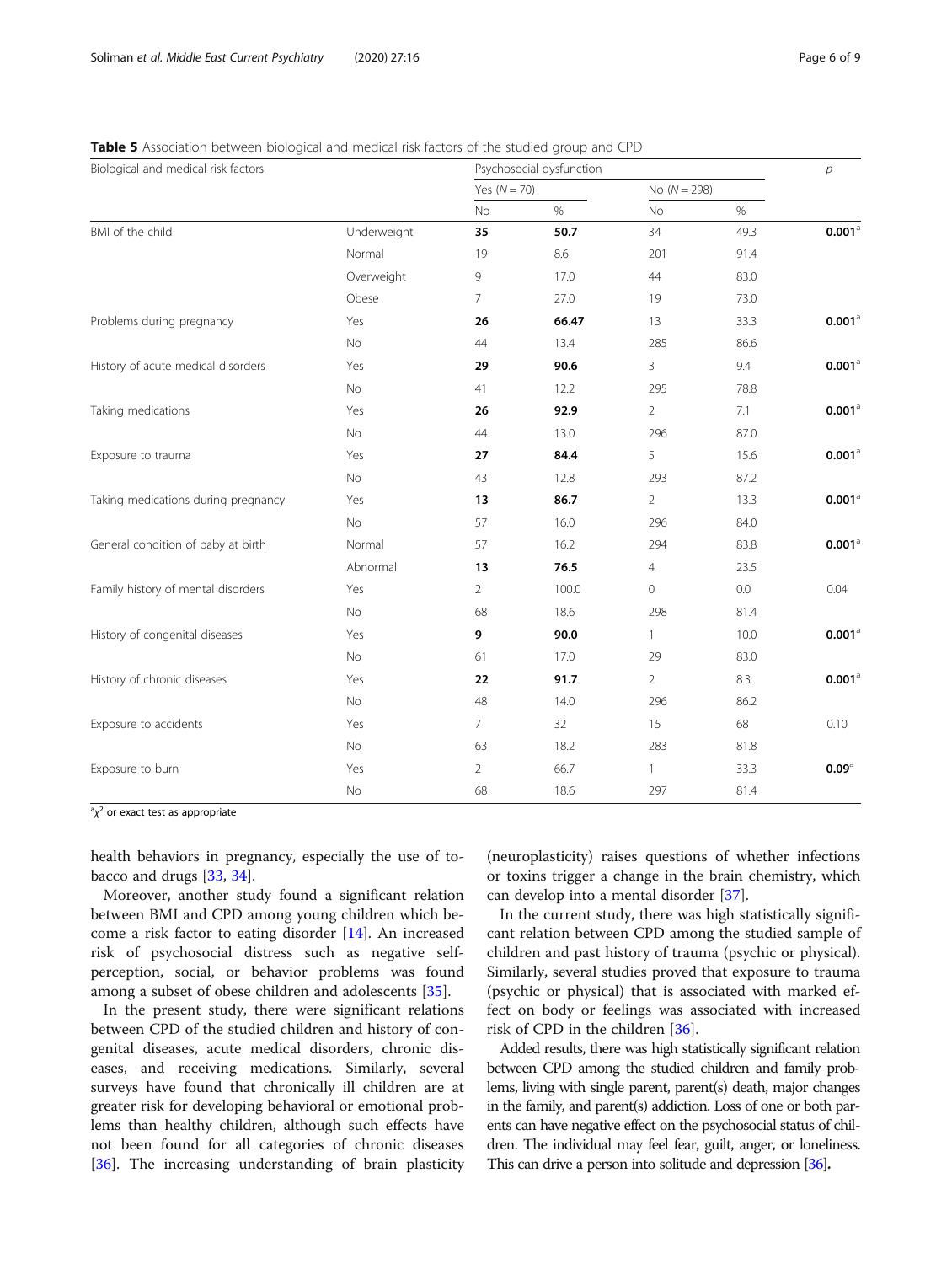| Psychosocial risk factors           |                   | Psychosocial dysfunction |       |                |      | р                    |
|-------------------------------------|-------------------|--------------------------|-------|----------------|------|----------------------|
|                                     |                   | Yes $(N = 70)$           |       | No $(N = 298)$ |      |                      |
|                                     |                   | No                       | $\%$  | No.            | $\%$ |                      |
| Family problems                     | Yes               | 33                       | 62.3  | 20             | 37.7 | $0.001$ <sup>a</sup> |
|                                     | No                | 37                       | 11.7  | 278            | 88.3 |                      |
| Major changes in the family         | Yes               | 39                       | 79.6  | 10             | 20.4 | $0.001$ <sup>a</sup> |
|                                     | No                | 31                       | 9.7   | 288            | 90.3 |                      |
| Parent(s) smoking status            | Yes               | 22                       | 51.2  | 21             | 48.8 | $0.001$ <sup>a</sup> |
|                                     | No                | 48                       | 14.8  | 277            | 85.2 |                      |
| Academic achievement at school      | Satisfactory      | 51                       | 17.1  | 248            | 82.9 | 0.04                 |
|                                     | Poor to very poor | 19                       | 27.5  | 50             | 72.5 |                      |
| Problems with teachers              | Yes               | 25                       | 33.3  | 50             | 66.7 | $0.001$ <sup>a</sup> |
|                                     | No                | 45                       | 15.4  | 248            | 84.6 |                      |
| Problems with peers                 | Yes               | 22                       | 51.2  | 21             | 48.8 | $0.001$ <sup>a</sup> |
|                                     | No                | 48                       | 14.8  | 277            | 85.2 |                      |
| Exposure to violence                | Yes               | 56                       | 22.4  | 194            | 77.6 | 0.02                 |
|                                     | No                | 14                       | 11.9  | 104            | 88.1 |                      |
| Living nearby a source of pollution | Yes               | 16                       | 15.5  | 87             | 84.5 | 0.29                 |
|                                     | No                | 54                       | 20.4  | 211            | 79.6 |                      |
| Child live with                     | Single parent     | 15                       | 71.4  | 6              | 28.6 | $0.001$ <sup>a</sup> |
|                                     | Both parents      | 55                       | 15.9  | 292            | 84.1 |                      |
| Parent(s) death                     | Yes               | 12                       | 63.2  | $\overline{7}$ | 36.8 | $0.001$ <sup>a</sup> |
|                                     | No                | 58                       | 16.6  | 291            | 83.4 |                      |
| Parent(s) drug abuse                | Yes               | $\overline{4}$           | 100.0 | $\mathbf{0}$   | 0.0  | $0.001$ <sup>a</sup> |
|                                     | No                | 66                       | 18.6  | 288            | 81.4 |                      |

<span id="page-6-0"></span>Table 6 Association between psychosocial risk factors and CPD

 $a^2\chi^2$  or exact test as appropriate

Other risk factors for CPD include living with a parent who is a drug abuser, stress, homelessness, poor housing, and social disadvantage [[36](#page-8-0), [38](#page-8-0)].

Our finding revealed that statistical significant relations between CPD among the studied children and their academic achievement, the interrelation between academic achievement and CPD has been proved by many researches as there is clear evidence that children who are emotionally or mentally healthy achieve more at school [\[39](#page-8-0)]. Also, children with mental problems can also adversely affect the social and academic environment for others in their school [[40\]](#page-8-0) However, a continuing debate on the relative impact of the home/work/school environment and peer groups on children mental health is still an important issue that needs further research activity [\[41](#page-8-0)]. The results of the present study revealed statistically significant relations between CPD among the studied children and problems with teachers, problems with peers, and exposure to violence. Similarly, other studies suggested several risk factors for childhood psychosocial problems including, childhood abuse, trauma, violence or neglect, social isolation, and loneliness or discrimination [\[38](#page-8-0)].

In the current study, there was no statistically significant relation between CPD among the studied children and living nearby a source of pollution and long use of television and computer  $(P > 0.05)$ . However, a Swedish study found a link between exposure to air pollution and dispensed medications for certain psychiatric disorders in children and adolescents even at the relatively low levels of air pollution [\[42\]](#page-8-0). Furthermore, children in Spain who attended schools with higher traffic-related air pollution have been observed to have a smaller improvement in cognitive development than children who attended schools with lower traffic-related air pollution  $[43]$  $[43]$ . This discrepancy may be explained by lack of awareness of sources of pollution among surveyed parents.

## Strengths and limitations of the study

One of the most important strengths of this study was assessing CPD among the studied sample of children using SDQ which is a standardized validated questionnaire which allows comparison of results among different countries and cultures. Also, in the present study, data was collected from the two informants (parents and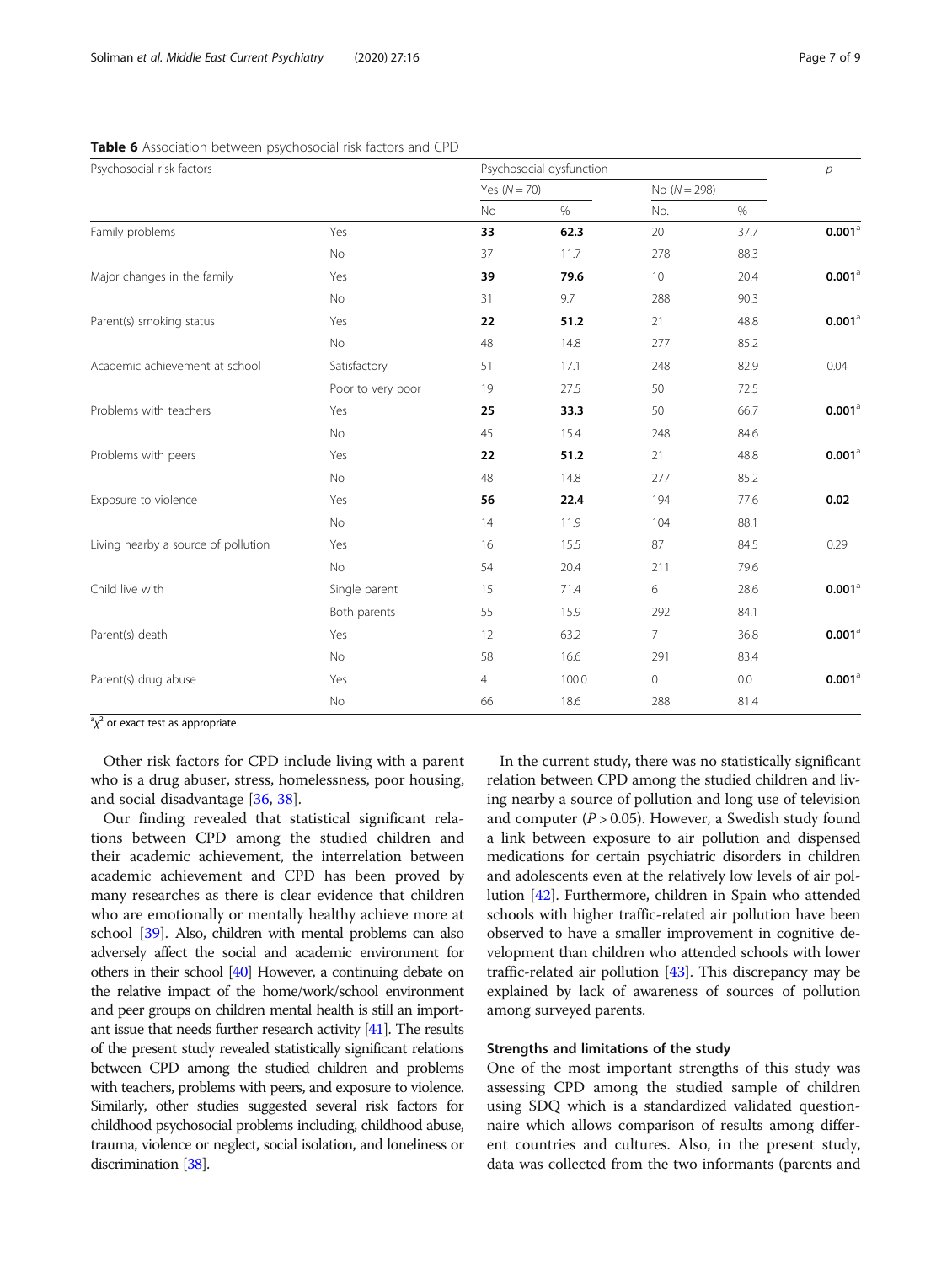<span id="page-7-0"></span>teachers). However, one of the weaknesses of the study is that no independent confirmation of the diagnosis was made in children identified with probable disorders. Reliability and validity of the designed questionnaires were not tested. Also, Reliability of the teachers as a source of information in public schools due to large number of students in classes that may be one explanation of lower psychosocial comorbidities relative to other studies.

# Conclusion

Childhood psychosocial dysfunction is a common problem among school children in Egypt with several identifiable risk factors. Hence, mental health services should be incorporated into primary health care facilities and school health program. It is crucial to train family physicians and primary health care providers about preventive measures needed.

#### Abbreviations

BMI: Body mass index; HPD: Childhood psychosocial dysfunction; PCH: Preventive Child Healthcare; PHC: Primary health care; SDQ: The extended strengths and difficulties questionnaire

#### Acknowledgements

Not applicable.

#### Authors' contributions

HF and RM designed the study and analyzed and interpreted the patient data. RS and ES analyzed and interpreted the patient data and contributed to writing the manuscript. RM collected the patients' data and applied the scales. All authors read and approved the final manuscript.

#### Funding

This research was funded by the Deanship of Scientific Research at Princess Nourah Bint Abdulrahman University through the Fast-track research Funding program.

#### Availability of data and materials

Available upon request.

#### Ethics approval and consent to participate

Approval was obtained from the Institutional Review Board (IRB), Ethics Committee of the Psychiatry Department, Zagazig University. The committee reference number is not applicable. Written informed consent was obtained from parents' participants after discussing with them the aim of the study.

#### Consent for publication

Not applicable.

#### Competing interests

The authors declare that they have no competing interests.

#### Author details

<sup>1</sup>Clinical Science Department, College of Medicine, Princess Nourah Bint Abdulrahman University, Riyadh, Kingdom of Saudi Arabia. <sup>2</sup>Psychiatry Department, Faculty of Medicine, Zagazig University, Zagazig, Egypt. <sup>3</sup>Community and Public health Department, Faculty of Medicine, Zagazig University, Zagazig, Egypt.

#### Received: 19 February 2020 Accepted: 21 February 2020 Published online: 24 April 2020

#### References

1. Patel V, Araya R, Chatterjee S, Chisholm D, Cohen A, De Silva M, Hosman C, McGuire H, Rojas G, van Ommeren M (2007) Treatment and prevention of mental disorders in low-income and middle-income countries. Lancet 370(9591):991–1005

- 2. Theunissen MH, Vogels AG, Reijneveld SA (2012) Work experience and style explain variation among pediatricians in the detection of children with psychosocial problems. Acad Pediatr 12(6):495–501
- 3. Spijkers W, Jansen DE, Reijneveld SA (2013) Effectiveness of primary care triple P on child psychosocial problems in preventive child healthcare: a randomized controlled trial. BMC Med 11(1):240
- 4. Elhamid AA, Howe A, Reading R (2009) Prevalence of emotional and behavioural problems among 6–12 year old children in Egypt. Soc Psychiatry Psychiatr Epidemiol 44(1):8
- 5. Merikangas KR, He JP, Brody D, Fisher PW, Bourdon K, Koretz DS (2010) Prevalence and treatment of mental disorders among US children in the 2001–2004 NHANES. Pediatrics 125(1):75–81
- 6. Stadelmann S, Perren S, Groeben M, von Klitzing K (2010) Parental separation and children's behavioral/emotional problems: the impact of parental representations and family conflict. Fam Process 49(1):92–108
- 7. Erol N, Simsek Z, Münir K (2010) Mental health of adolescents reared in institutional care in Turkey: challenges and hope in the twenty-first century. Eur Child Adolesc Psychiatry 19(2):113–124
- 8. Kelleher KJ, McInerny TK, Gardner WP, Childs GE, Wasserman RC (2000) Increasing identification of psychosocial problems: 1979–1996. Pediatrics 105(6):1313–1321
- 9. Brugman E, Reijneveld SA, Verhulst FC, Verloove-Vanhorick SP (2001) Identification and management of psychosocial problems by preventive child health care. Arch Pediatr Adolesc Med 155(4):462–469
- 10. Vogels AG, Crone MR, Hoekstra F, Reijneveld SA (2009) Comparing three short questionnaires to detect psychosocial dysfunction among primary school children: a randomized method. BMC Public Health 9(1):489
- 11. Corrigan P (2004) How stigma interferes with mental health care. Am Psychol 59(7):614
- 12. Jaycox LH, Stein BD, Kataoka SH, Wong M, Fink A, Escudero P, Zaragoza C (2002) Violence exposure, posttraumatic stress disorder, and depressive symptoms among recent immigrant schoolchildren. J Am Acad Child Adolesc Psychiatry 41(9):1104–1110
- 13. Costello EJ, Egger H, Angold A (2005) 10-year research update review: the epidemiology of child and adolescent psychiatric disorders: I. methods and public health burden. J Am Acad Child Adolesc Psychiatry 44(10):972–986
- 14. Sirvinskiene G, Zemaitiene N, Zaborskis A, Markuniene E, Jusiene R (2012) Infant difficult behaviors in the context of perinatal biomedical conditions and early child environment. BMC Pediatr 12(1):44
- 15. Verhulst FC, Van Der Ende JA (1997) Factors associated with child mental health service use in the community. J Am Acad Child Adolesc Psychiatry 36(7):901–909
- 16. Durlak JA, Wells AM (1998) Evaluation of indicated preventive intervention (secondary prevention) mental health programs for children and adolescents. Am J Community Psychol 26(5):775–802
- 17. El-Gilany A, El-Wehady A, El-Wasify M (2012) Updating and validation of the socioeconomic status scale for health research in Egypt. East Mediterr Health J 18(9):962–968
- 18. [Internet]. Sdqinfo.com. 2017. Available from: [http://www.sdqinfo.com/py/](http://www.sdqinfo.com/py/sdqinfo/b3.py?language=Arabic) [sdqinfo/b3.py?language=Arabic](http://www.sdqinfo.com/py/sdqinfo/b3.py?language=Arabic). Cited 12 November 2017
- 19. Goodman R, Ford T, Corbin T, Meltzer H (2004) Using the Strengths and Difficulties Questionnaire (SDQ) multi-informant algorithm to screen lookedafter children for psychiatric disorders. Eur Child Adolesc Psychiatry 13:ii25–ii31
- 20. Youth in mind: scoring the SDQ strengths and difficulties quationnaire (available at <http://www.sdqinfo.com>.) accssed (2012):15-5-2015
- 21. [Internet]. Who.int. 2017. Available from: [http://www.who.int/growthref/](http://www.who.int/growthref/who2007_bmi_for_age/en/) [who2007\\_bmi\\_for\\_age/en/](http://www.who.int/growthref/who2007_bmi_for_age/en/). Cited 12 November 2017
- 22. Rutter M (2008) Epidemiological methods to tackle causal questions, pp 3–6
- 23. Lippman LH, Moore KA, McIntosh H (2011) Positive indicators of child wellbeing: a conceptual framework, measures, and methodological issues. Appl Res Qual Life 6(4):425–449
- 24. Perou R, Bitsko RH, Blumberg SJ, Pastor P, Ghandour RM, Gfroerer JC, Hedden SL, Crosby AE, Visser SN, Schieve LA, Parks SE (2013) Mental health surveillance among children—United States, 2005–2011. MMWR Surveill Summ 62(Suppl 2):1–35
- 25. Egger HL, Angold A (2006) Common emotional and behavioral disorders in preschool children: presentation, nosology, and epidemiology. J Child Psychol Psychiatry 47(3–4):313–337
- 26. Mullick MS, Goodman R (2005) The prevalence of psychiatric disorders among 5–10 year olds in rural, urban and slum areas in Bangladesh. Soc Psychiatry Psychiatr Epidemiol 40(8):663–671